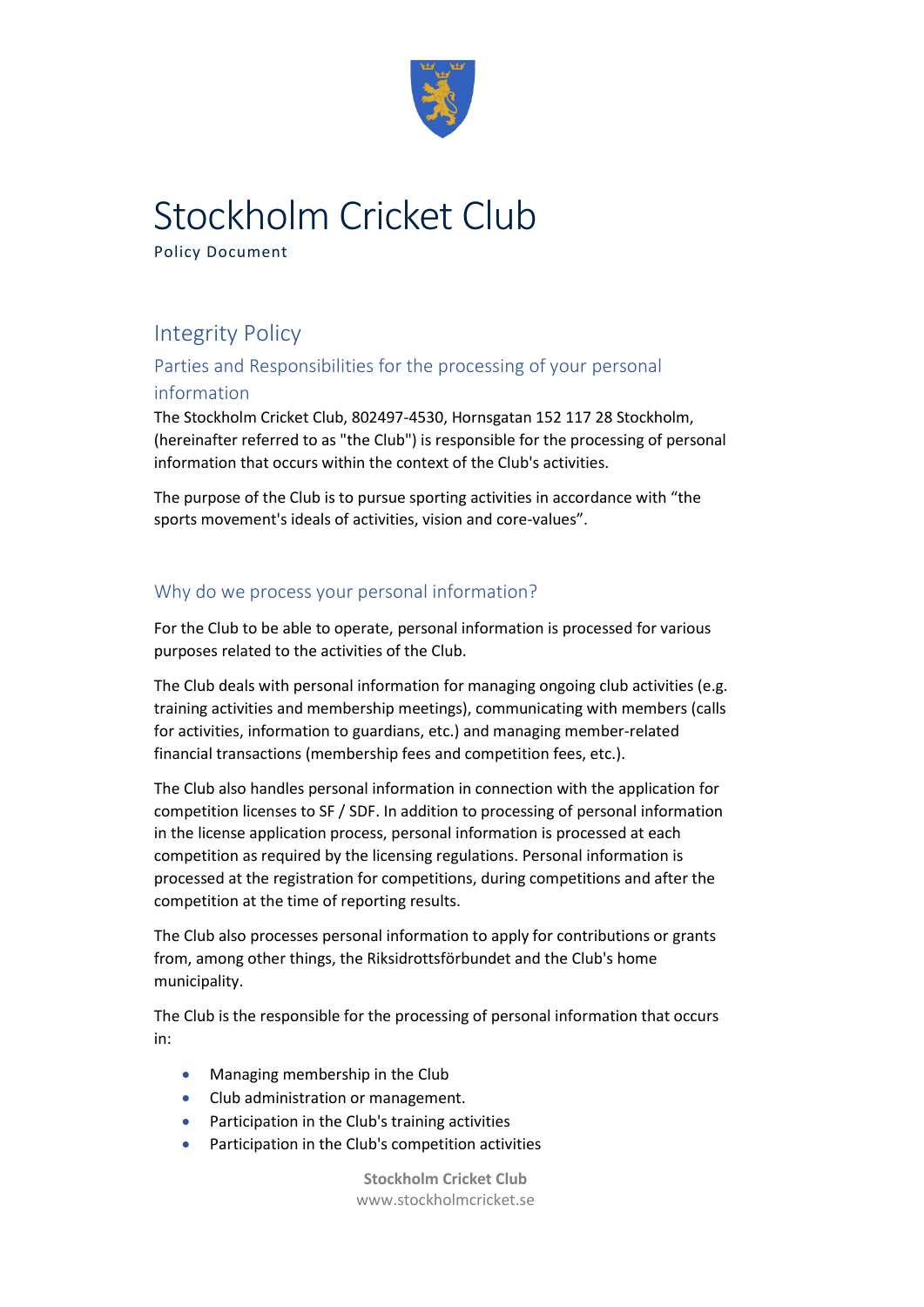

- License Management
- Application for grants
- Production of statistical summaries, reporting and follow-up.
- Courses or training arranged by the Club
- Contact with the Club
- Visits to our website
- Publication of material on website and social media
- Banning order (if applicable)
- Disturbance of the peace and unauthorized influence (such as bribery, treats of violence) (if applicable)

#### Who do we share personal information with?

The personal information will not be transferred to third party countries and your personal information will not be subject to automated decision making.

If the Club at any time must share your personal information with third party countries, you will be informed specifically about this. This may, for example, be relevant when / if you are enrolled in a competition held in a third country.

#### What legal ground do we have for personal information processing?

The Club has hereunder compiled a list of the legal basis for the processing of personal information that occurs within the Club's activities.

| <b>Purpose of processing</b>                                     | <b>Legal ground</b>                                                       |
|------------------------------------------------------------------|---------------------------------------------------------------------------|
| Managing membership in the Club                                  | Contract                                                                  |
| Club adminstraton or managemnt                                   | Contract                                                                  |
| Participation in the Club's training activities                  | Contract                                                                  |
| License Management                                               | Contract                                                                  |
| Participation in the Club's competition activitie                | Contract                                                                  |
| Application for grants                                           | Legal obligation                                                          |
| Production of statistical summaries, reporting<br>and follow-up. | <b>Public Interest</b>                                                    |
| Courses or training arranged by the Club                         | Public Interest in publically financed<br>education, otherwise by consent |
| Contact with the Club                                            | Mutual interest                                                           |
| Visits to our website                                            | Mutual interest                                                           |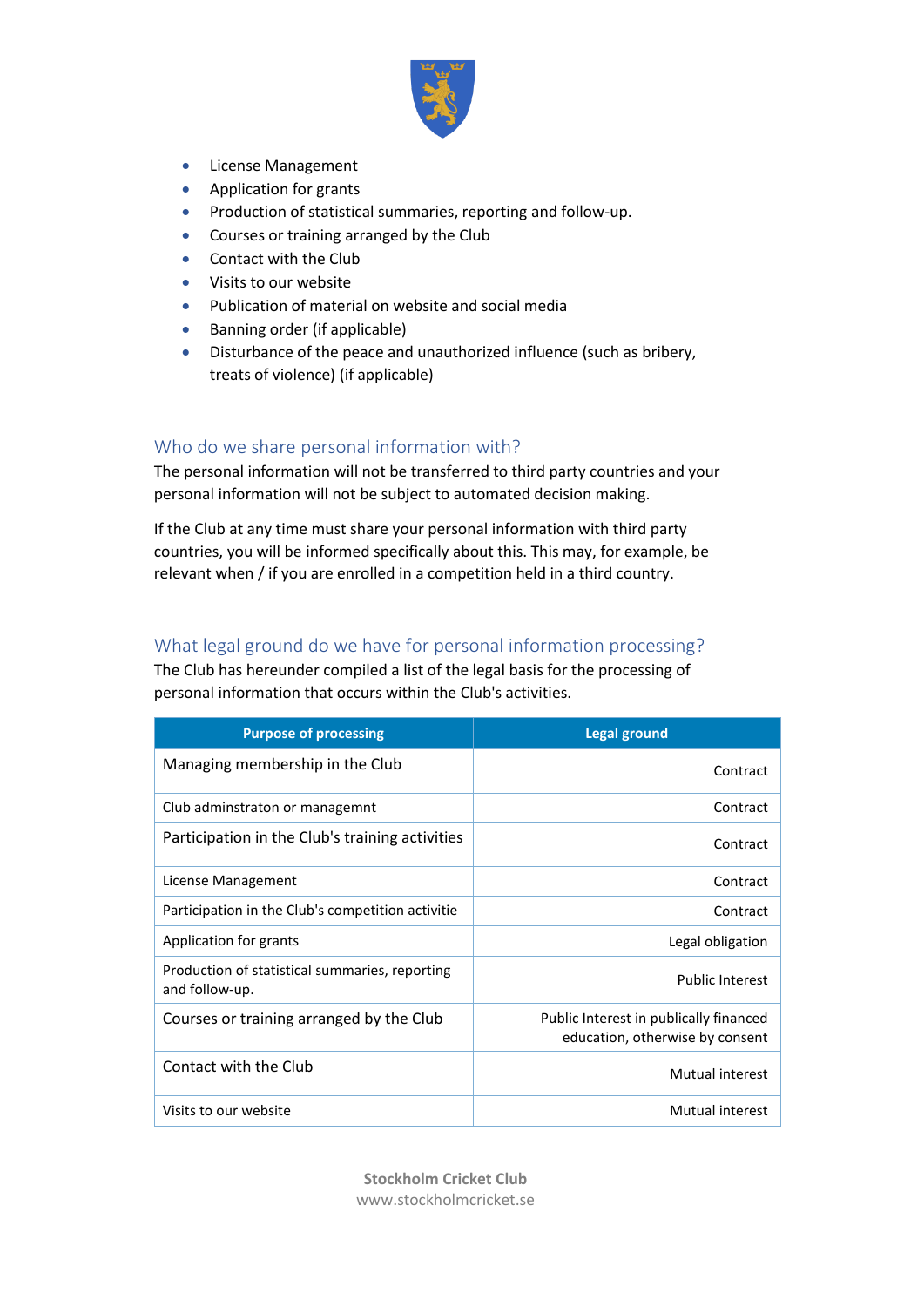

| <b>Purpose of processing</b>                                                                 | Legal ground                          |
|----------------------------------------------------------------------------------------------|---------------------------------------|
| Publication of material on website and social<br>media                                       | Mutual interest and sometimes consent |
| Banning order                                                                                | Legal obligation                      |
| Disturbance of the peace and unauthorized<br>influence (such as bribary, treats of violence) | Legal obligation                      |

#### How long do we save your personal information?

The Club will carry out an assessment annually whether the purpose of processing personal information remains. Unless the purpose of processing personal information persists, the data will be deleted.

#### What rights do you have?

As a registered member in the Club you have several rights that you should know.

You are entitled to receive an extract from the records regarding the Club's processing of your personal information. The Club shall provide a copy of the personal information that is being processed upon the request of a registry extracts. For any additional copies that you request, the Club may charge a reasonable fee based on administrative costs. You can easily request a registry extract in IdrottOnline via My Page.

In some cases, you also have the right to data portability of your personal information. You can easily request data portability of your personal information in IdrottOnline through My Page.

You are entitled to have your personal information corrected if they are incorrect, incomplete or misleading, and you may request the club to limit the processing of personal information until they are changed.

You have, under certain circumstances, the right to be deleted:

- If the information is no longer needed for the purposes for which they were collected
- If the processing is based on the individual's consent and you revoke the consent
- If the processing is for direct marketing and you oppose the processing of the information
- If you oppose personal information processing that occurs in the exercise of authority or in mutual interests and there are no legitimate reasons that weigh heavier than your interests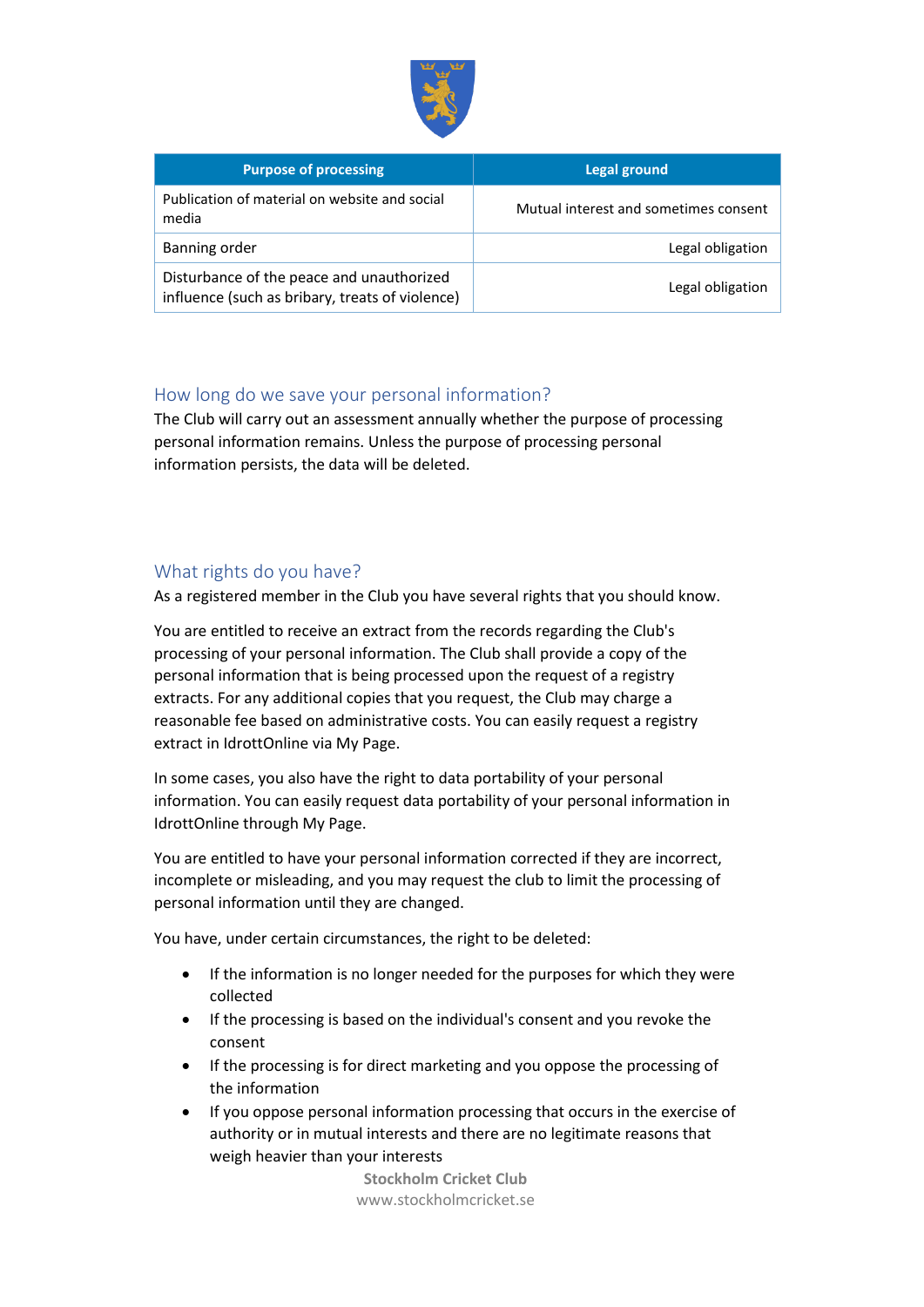

- If the personal information has been processed illegally
- If deletion is required to fulfil a legal obligation
- If the personal information refers to children and has been collected when the child creates a profile in a social network

You also have the right to withdraw a consent, automatically oppose your decisionmaking, profiling and objection to direct marketing.

You may at any time exercise your rights by requesting access to, and correction or deletion of, personal information, request treatment limitation or objection to treatment. Contact the board to exercise your rights.

Furthermore, you have the right to file a complaint regarding the Club's processing of personal information to the Datainspektionen, visit [www.datainspektionen.se.](http://www.datainspektionen.se/)

More information about how the Club works to safeguard your rights can be found in the *Instruktioner för att tillvarata enskildas rättigheter.*

#### If you want to know more

If you have questions about the Club's personal information processing or want to exercise your rights, please contact the board.